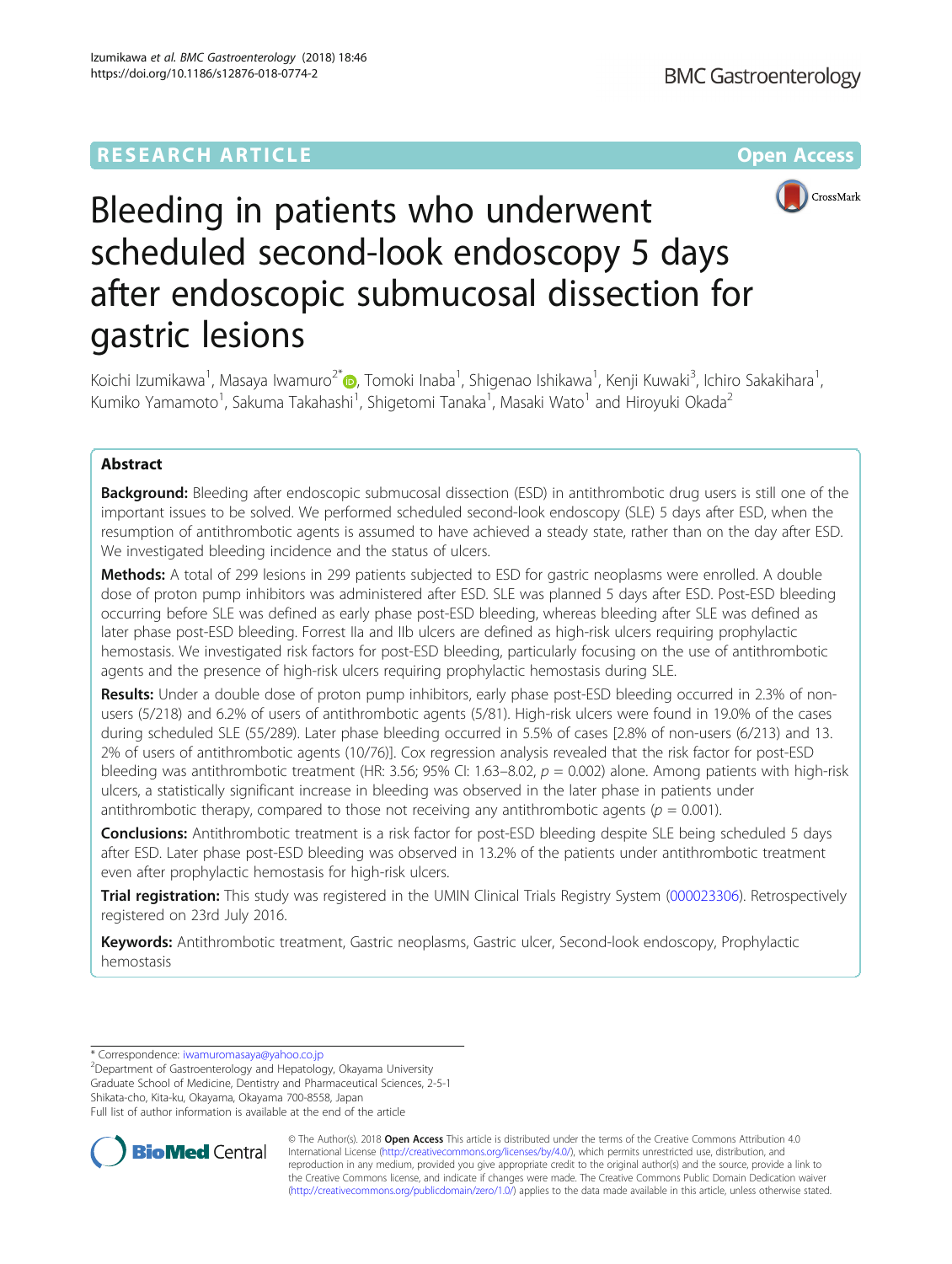## Background

Although endoscopic submucosal dissection (ESD) has been established as a standard treatment for gastric neoplasms [\[1](#page-8-0)–[3\]](#page-8-0), post-ESD bleeding remains one of the various procedure-related adverse events that should not be overlooked [[4](#page-8-0), [5\]](#page-8-0). Known factors affecting the incidence of post-ESD bleeding include ESD technique, drugs administered prior to ESD (such as antiplatelet and anticoagulant drugs), gastric acid suppressing agents, and second-look endoscopy (SLE) [\[6](#page-8-0)–[9\]](#page-8-0). In a recent study, we reported that vonoprazan, a potassium-competitive acid blocker, is superior to proton pump inhibitors (PPIs) in preventing post-ESD bleeding, based on a faster, stronger, and longer inhibition of gastric acid secretion than PPIs [\[10\]](#page-8-0). There is an increasing number of patients who are on antithrombotic agents and require ESD, since antithrombotic drugs are widely used for the treatment and prevention of thromboembolism. Thus, post-ESD bleeding in antithrombotic drug users is still one of the important issues to be solved.

For peptic ulcers with active bleeding, previous studies have revealed that SLE after initial endoscopic hemostasis improves mortality [\[11](#page-8-0), [12](#page-9-0)]. SLE has been empirically performed after ESD with the expectation that it would be effective in reducing frequency of bleeding from ESD-induced ulcers as well as from peptic ulcers. SLE is typically performed on the day after ESD as post-procedural bleeding most frequently occurs within 24 h of ESD  $[5]$  $[5]$ . However, a consensus on the proper time of performing SLE has yet to be reached.

Currently, no evidence is available to support the usefulness of routine SLE in patients with hemorrhagic peptic ulcers, owing to recent improvements in endoscopic hemostatic devices and the introduction of PPIs [\[13](#page-9-0)]. Moreover there is accumulating evidence that SLE performed on the day after ESD does not help to decrease delayed bleeding from ESD-induced ulcers [[14](#page-9-0), [15](#page-9-0)]. However, the relationship between post-ESD bleeding incidence and high-risk ulcers that require prophylactic hemostasis, in antithrombotic drug users has not yet been fully investigated. In order to establish an appropriate strategy for management during the post-ESD period, further studies are required to address the role of specific interventions, such as the time of performing SLE, use of prophylactic hemostasis, and administration of acidsuppressing agents. It is important to accumulate data regarding post-ESD bleeding from manifold aspects.

It has been reported that suppression of platelet aggregation is stabilized 5 days after the administration of antiplatelet therapy such as low dose aspirin or clopidogrel, and anticoagulant therapy such as warfarin  $[16–18]$  $[16–18]$  $[16–18]$  $[16–18]$  $[16–18]$ . In our institution, we do not perform SLE on the day after ESD. Instead, we schedule SLE 5 days after ESD, when the antithrombotic effect is expected to be exhibited after resumption of antithrombotic drugs. The purposes of this study were i) to investigate the bleeding incidence and status of post-ESD ulcers and ii) to investigate risk factors for post-ESD bleeding.

## Methods

## Participants

Patients who underwent ESD for gastric neoplasm between January 2011 and March 2014 at Kagawa Prefectural Central Hospital, were retrospectively reviewed. In patients who underwent ESD more than twice, we analyzed only the initial lesions. Patient exclusion criteria for this study included the following: (i) patients in whom en bloc resection was not performed endoscopically; (ii) patients in whom endoscopic snare resection was performed; (iii) patients with a remnant stomach; (iv) patients who underwent ESD for lesions located in more than two regions of the stomach [upper (U), middle  $(M)$  or lower  $(L)$ ] on the same day; and  $(v)$  patients in whom SLE was not performed 5 days after ESD. All patients enrolled in this study provided written informed consent before undergoing ESD. The association between post-ESD bleeding, state of ulcers during SLE according to Forrest classification, use of antithrombotic agents, and other clinical backgrounds was examined.

## Management of patients taking anticoagulants

Antithrombotic agents used in the study subjects were classified into antiplatelet agents (low-dose aspirin, cilostazol, ticlopidine, clopidogrel, icosapentate, sarpogrelate hydrochloride, beraprost sodium, limaprost alfadex, and dipyridamole) and anticoagulants (warfarin). Drug cessation periods before the ESD procedure were 5 days for low-dose aspirin, 7 days for thienopyridine derivatives (ticlopidine and clopidogrel), and 1 day for other antiplatelet agents. Warfarin was discontinued 3 days before ESD and heparin replacement was introduced. Unfractionated heparin (10,000 units/day) was administered and then discontinued 2 h before ESD. All antithrombotic agents were restarted 2 days after ESD, except in cases with post-ESD bleeding. Heparin replacement was discontinued when the prothrombin time-international normalized ratio reached to 1.50. SLE and prophylactic hemostasis were performed while on complete anticoagulant therapy.

Patients were divided into two groups according to their antithrombotic therapy at baseline: (1) the antithrombotic group, which included 81 lesions in patients who had been using antithrombotic agents before undergoing ESD; and (2) the non-antithrombotic group, comprising 218 lesions in patients who had not used antithrombotic agents.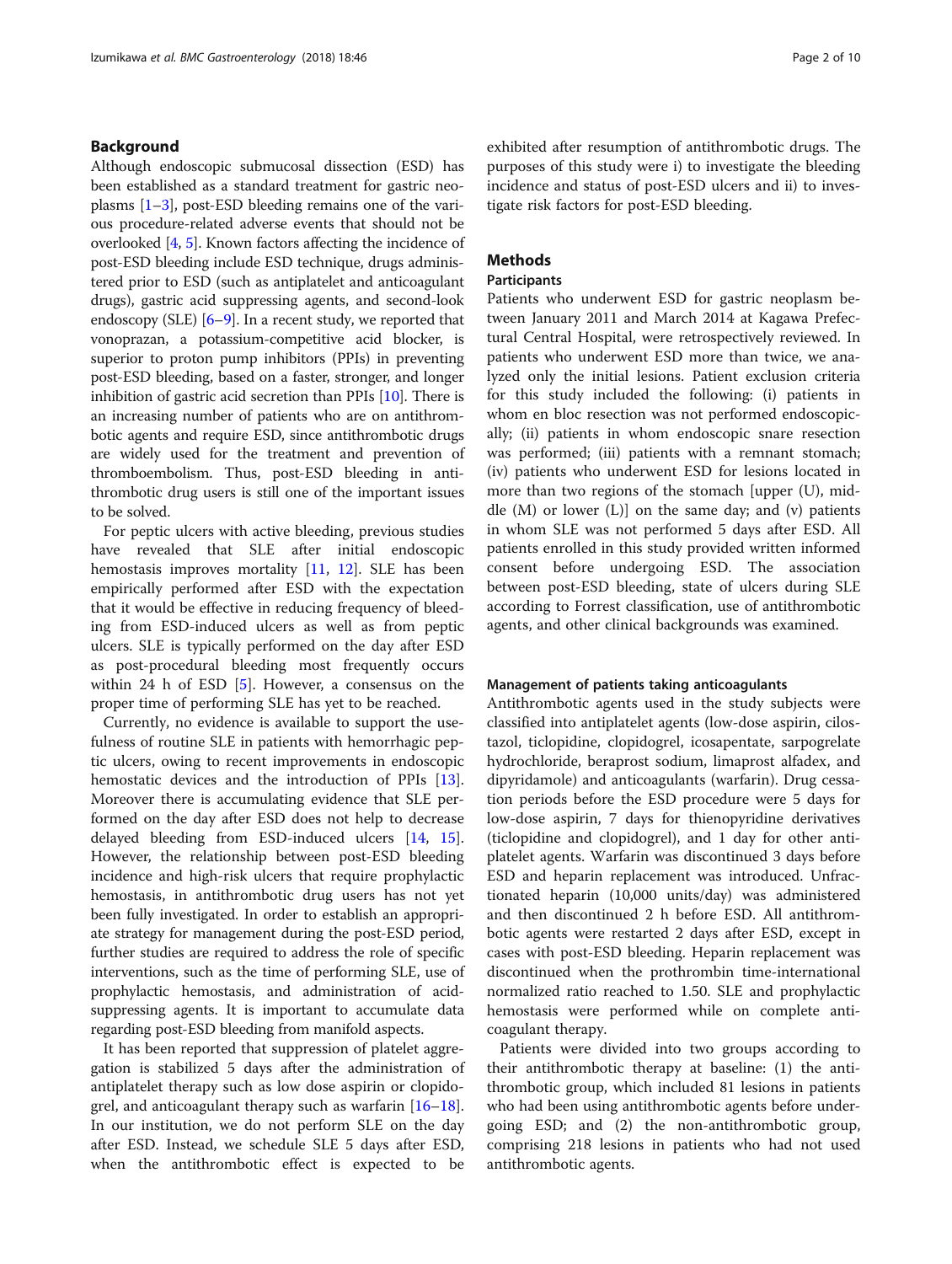## ESD procedures

ESD was conducted as one of the treatment options for lesions with a preoperative diagnosis of either a gastric adenoma or a possible node-negative early gastric cancer, based on the criteria proposed by Gotoda et al. [[1,](#page-8-0) [19](#page-9-0)]. ESD was performed by one of the two boardcertified endoscopists who had previously performed ESDs in > 200 gastric neoplasm cases. ESD was performed according to the standard ESD procedure, which consisted of the following: (i) marking a circumferential region around the lesion; (ii) submucosal injection of solution outside the marked region; (iii) mucosal incision outside the marked region; (iv) additional injection of 0. 4% sodium hyaluronate with 0.1% epinephrine and 1% indigo carmine dye into the submucosa underneath the lesion; (v) submucosal dissection with insulated-tip knife-2 (KD-611 L, Olympus Medical Systems, Co., Tokyo. Japan); (vi) hemostasis of active bleeding and prophylactic coagulation of visible vessels on the mucosal defect performed with hemostatic forceps (Coagrasper®; Olympus Optical Co., Tokyo, Japan) in soft coagulation mode, both during submucosal dissection and at the final step of ESD; and finally (vii) retrieval of the specimen. An electrosurgical current was applied using an electrosurgical generator (VIO 300D; ERBE, Tübingen, Germany). The resected specimens were stretched, pinned flat on a corkboard, and measured.

## Management after ESD

A total of 40 mg/day omeprazole was intravenously infused into the patients on the day of ESD (day 0) and on the following day (day 1). Blood tests were performed 2 h after ESD and on day 0. Dietary intake was initiated and 20 mg/day of rabeprazole was administered daily, from day 2 in cases with no evidence of bleeding. Polaprezinc, which is commonly used in Japan for treating peptic ulcers [[20](#page-9-0), [21\]](#page-9-0), was also administered from day 2. Blood tests and SLE were planned for day 5. Patients without post-ESD bleeding were discharged on that day. Rabeprazole and polaprezinc were administered to all patients until day 51 or day 52.

Post-ESD bleeding was defined as an episode of hematemesis and/or melena, or a decline in hemoglobin levels of ≥2 g/dL. Emergency endoscopy and endoscopic hemostasis were performed in patients with post-ESD bleeding. Post-ESD bleeding that occurred before SLE was defined as early phase post-ESD bleeding, whereas bleeding that occurred after SLE was defined as later phase post-ESD bleeding.

Emergency endoscopy was performed by boardcertified endoscopists. Ulcers were classified according to the Forrest classification [\[22\]](#page-9-0). When adherent clots (IIb) were observed on the post-ESD ulcer during SLE, the endoscopist carefully checked whether non-bleeding visible vessels (IIa) existed after removing the clots [\[23](#page-9-0)]. When active bleeding (Ia and Ib) was observed on the post-ESD ulcer, endoscopic hemostasis with hemostatic forceps (Coagrasper®) in soft coagulation mode or argon plasma coagulation was performed.

## SLE

Patients were generally under strict supervision during the hospital stay after ESD and could be immediately treated for overt post-ESD bleeding. In addition, there was no available evidence regarding actual time of performing SLE and usefulness of prophylactic hemostasis for post-ESD ulcers for the prevention of post-ESD bleeding. Therefore, in accordance with the management strategy after endoscopic hemostasis of hemorrhagic peptic ulcers, we did not perform SLE on the day after ESD. Alternatively, we performed SLE on day 5 when the resumption of antithrombotic agents is assumed to achieve a steady state  $[16–18]$  $[16–18]$  $[16–18]$  $[16–18]$  $[16–18]$ . During SLE, post-ESD ulcers were classified according to the Forrest classification. Endoscopic treatment was performed with hemostatic forceps in soft coagulation mode or argon plasma coagulation for Forrest IIa and IIb ulcers, since these ulcers were considered to be at high risk of delayed bleeding. Therefore, Forrest IIa and IIb ulcers were defined as high-risk ulcers and Forrest IIc and III ulcers were classified as low-risk ulcers. The treatment for Forrest IIa and IIb ulcers during SLE, was prophylactic hemostasis. Forrest IIc and III ulcers were not treated during SLE.

## Analysis of gastric lesions

The morphology of the lesion was endoscopically classified as an elevated, flat, or depressed lesion. In cases wherein two resected lesions existed in the same region of the stomach, the lesion diameter was calculated as the sum of the diameters of the two lesions, and the morphology of the larger lesion alone was used for analysis. The depth of the lesion, and the presence or absence of ulcer scar within the lesion were pathologically diagnosed.

## Statistical analysis and ethical considerations

Continuous variables were expressed as the mean  $\pm$  standard deviation. For statistical analysis, the chi square test was used for categorical data. Residual analysis was used to analyze the differences between the antithrombotic drugs. Univariate analysis was performed with the logrank test. Cox regression analyses were performed for factors having statistical significance in univariate analysis. A Kaplan–Meier curve was generated, and a log-rank test was used to compare post-ESD bleeding incidences between groups. Differences with a *P*-value of  $< 0.05$  were considered statistically significant. JMP Pro ver.10 (SAS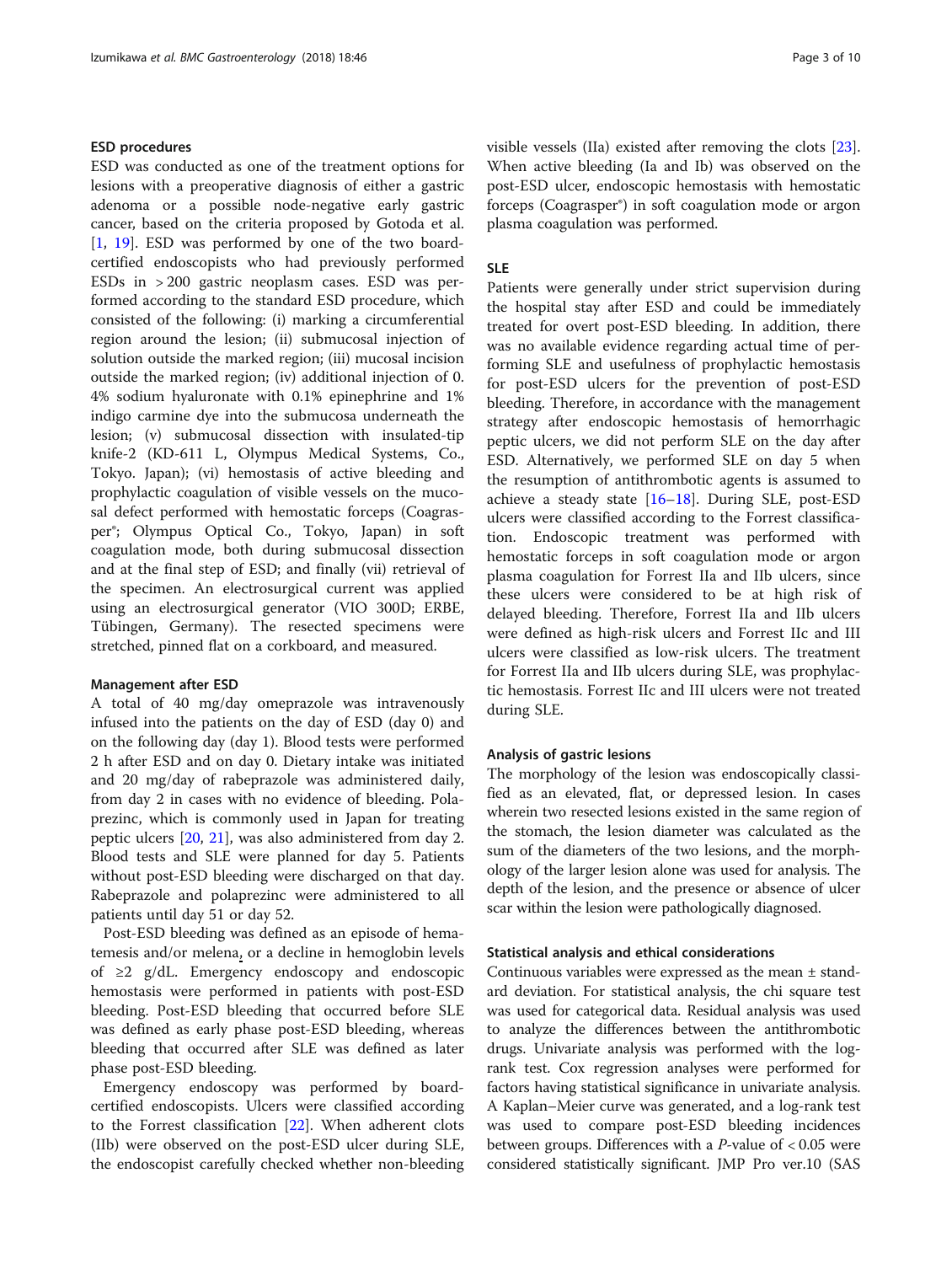Institute, Cary, NC, USA) software was used for statistical computations.

The present study was approved by the Clinical Ethics Committee of Kagawa Prefectural Central Hospital in accordance with the Helsinki Declaration, and was registered in the UMIN Clinical Trials Registry System (000023306).

## Results

Gastric ESD was performed for 403 lesions in 364 patients between January 2011 and March 2014. En bloc resection was achieved for 398 lesions (98.8%). Endoscopic snare resection was performed for 19 lesions, and 8 lesions were in patients with a remnant stomach. Twenty-four lesions were excluded from this study, since these lesions were resected during a second or third ESD. We further excluded 27 lesions, including two perforated lesions, which existed in more than two regions of the stomach. SLE was not performed 5 days after ESD for these lesions, because of ESD-related adverse events such as perforation ( $N = 2$ ) and pneumonia ( $N = 2$ ), and because day 5 was a non-working day of our hospital  $(N = 19)$ . Among patients in whom SLE was not performed on day 5, 6 patients who were not on antithrombotic agents experienced post-ESD bleeding (two patients on day 6, three on day 7, one on day 8). Overall, we retrospectively analyzed 299 lesions in 299 patients in the present study.

Patients' backgrounds are summarized in Table 1. Patients included 225 males and 74 females, with an average age of 71.6  $\pm$  9.1 years. The 299 lesions consisted of 51 adenomas and 248 adenocarcinomas. The antithrombotic group included 81 lesions (27.1%), whereas the non-antithrombotic group was comprised of 218 lesions (72.9%). In the antithrombotic group, patients received a single antiplatelet agent (52 lesions), two or more antiplatelet agents (11 lesions), a single anticoagulant agent (12 lesions), or antiplatelet plus anticoagulant agents (6 lesions). One patient was on hemodialysis for chronic renal failure.

Early phase post-ESD bleeding occurred in 10 lesions, 5 lesions were under antithrombotic treatment and the remaining 5 lesions were not under antithrombotic treatment. Later phase post-ESD bleeding occurred in 16 lesions, including 10 lesions under antithrombotic treatment. Consequently, post-ESD bleeding was detected in 26 lesions (8.7%; Fig. [1](#page-4-0)). Figure [2](#page-4-0) shows the time points and cumulative incidence of post-operative bleeding. There were no instances of bleeding on day 21 or later.

Scheduled SLE was performed in 213 lesions in patients who were not receiving antithrombotic treatment and in 76 lesions in patients under antithrombotic treatment. Antithrombotic treatment included single

| Total no. of gastric lesions                        | 299             |        |
|-----------------------------------------------------|-----------------|--------|
| Age (years, mean $\pm$ SD)                          | $71.6 \pm 9.1$  |        |
| Sex                                                 |                 |        |
| Male                                                | 225             | (75.3) |
| Female                                              | 74              | (24.7) |
| Under antithrombotic therapy                        | 81              | (27.1) |
| Single antiplatelet agent                           | 52              |        |
| $\geq$ 2 antiplatelet agents                        | 11              |        |
| Single anticoagulant agent                          | 12              |        |
| Antiplatelet(s) plus anticoagulant                  | 6               |        |
| On hemodialysis                                     | 1               | (0.3)  |
| Tumor location                                      |                 |        |
| Upper third                                         | 47              | (15.7) |
| Middle third                                        | 142             | (47.5) |
| Lower third                                         | 110             | (36.8) |
| Length of the resected specimen (mm, mean $\pm$ SD) | $36.4 \pm 15.3$ |        |
| Morphology                                          |                 |        |
| Elevated                                            | 174             | (58.2) |
| Flat or depressed                                   | 125             | (41.8) |
| Pathology                                           |                 |        |
| Adenoma                                             | 51              | (17.1) |
| Adenocarcinoma, differentiated type                 | 231             | (77.3) |
| Adenocarcinoma, undifferentiated type               | 17              | (5.7)  |
| Depth of invasion                                   |                 |        |
| M                                                   | 263             | (88.0) |
| SM, $\leq$ 500 mm (micrometer)                      | 16              | (5.4)  |
| SM, > 500 mm (micrometer)                           | 20              | (6.7)  |
| Ulcer scar within the lesion                        | 16              | (5.4)  |
|                                                     |                 |        |

Curative resection by ESD 266 (89.0) SD standard deviation, M mucosal layer, SM submucosal layer, ESD endoscopic submucosal dissection

antiplatelet treatment ( $N = 50, 65.8\%$ ), dual or more antiplatelet treatment ( $N = 11, 14.5\%$ ), single anticoagulant treatment ( $N = 12, 15.8\%$ ), and a combination of antiplatelet and anticoagulant treatment  $(N = 3, 3.9\%).$ During SLE, the majority of the ESD-induced ulcers were Forrest IIc or III ( $N = 234$ , 81.0%). A total of 27 lesions (9.3%) were graded as Forrest IIa, while 28 lesions were classified as Forrest IIb (9.7%). Consequently, prophylactic hemostasis was performed for 55 lesions with high-risk ulcers (Forrest IIa and IIb ulcers, 19.0%). Procedures used for prophylactic hemostasis was argon plasma coagulation ( $N = 41$ ) and coagulation by using hemostatic forceps  $(N = 14)$ .

In high-risk ulcers, the ulcer diameter was ≥40 mm in 24/55 lesions (43.6%), compared with ≥40 mm diameter

Number Percent

## Table 1 Clinical characteristics of the gastric lesions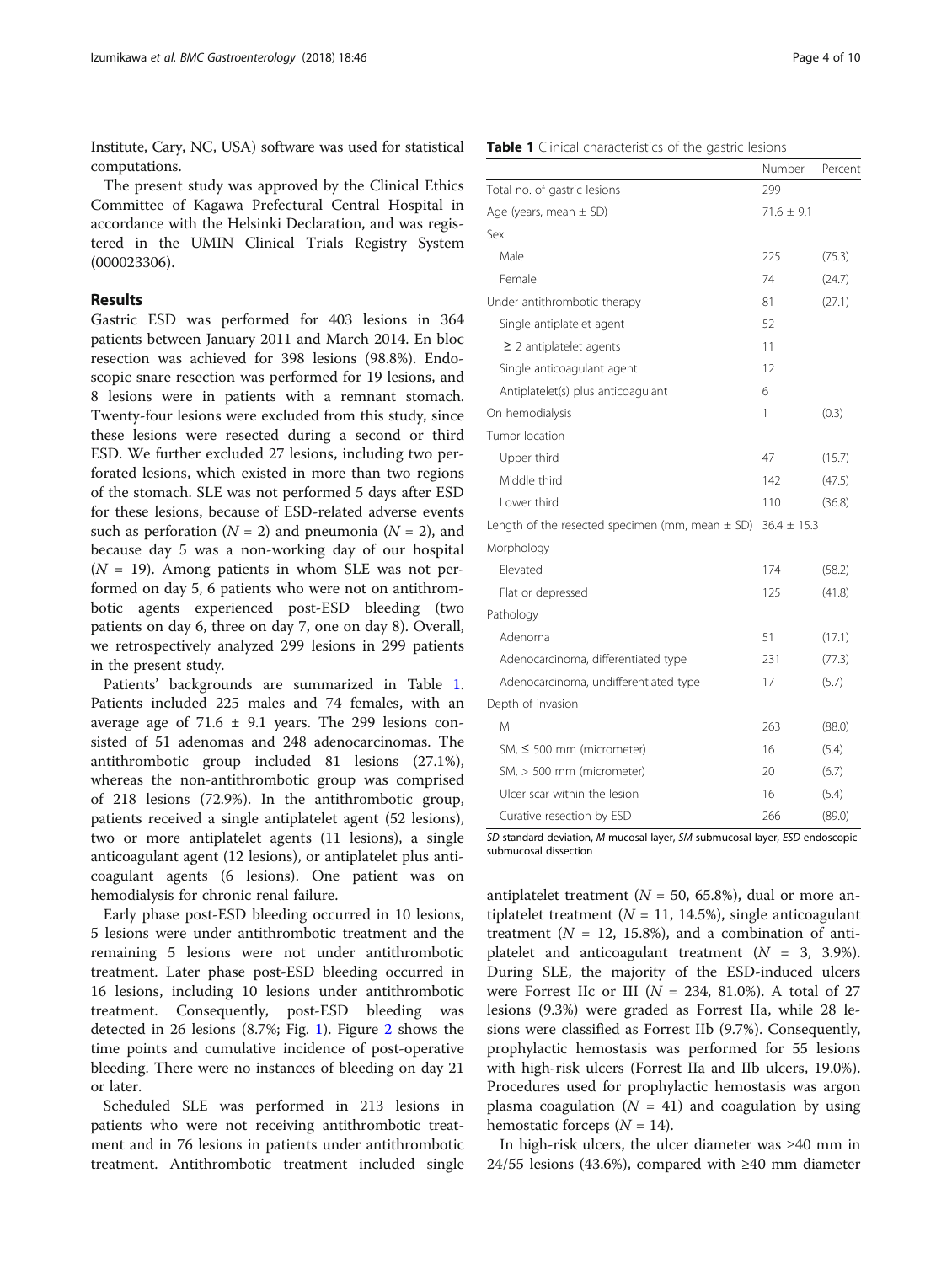<span id="page-4-0"></span>

in 65/234 lesions (27.8%) with low-risk ulcers. The difference was statistically significant between the two groups with regard to the prevalence of ulcers measuring ≥40 mm ( $p$  < 0.034). Among the 55 patients with highrisk ulcers, 18 (32.7%) were under antithrombotic



treatment, while among the 234 patients with low-risk ulcers, 58 (24.8%) were receiving treatment. The difference in the prevalence of antithrombotic treatment between the two groups was not statistically significant  $(p = 0.237)$  (Table 2).

Later phase post-ESD bleeding was observed in 16 lesions; 6/213 lesions without antithrombotic treatment (2.8%); 5/50 lesions under single antiplatelet treatment (10.0%); 2/11 lesions under dual or more antiplatelet treatment (18.2%); 1/12 lesion under single anticoagulant treatment (8.3%); and 2/3 lesions under a combination of antiplatelet and anticoagulant treatment (66.7%). Despite prophylactic hemostasis, overall 7/55 high-risk ulcers bled in the later phase (12.7%), compared to 9/ 234 low-risk ulcers that bled in the later phase (3.8%).

Table 2 Ulcer status during second-look endoscopy according to the Forrest classification

|                       | $\text{IIa} + \text{IIb}$ (N = 55) | $\text{IIc} + \text{III}$ (N = 234) | $P^*$ values |
|-----------------------|------------------------------------|-------------------------------------|--------------|
|                       | Diameter of the resected specimen  |                                     |              |
| $< 40$ mm             | 31 (56.4%)                         | 169 (72.2%)                         | 0.034        |
| $\geq 40$ mm          | 24 (43.6%)                         | 65 (27.8%)                          |              |
| Antithrombotic agents |                                    |                                     |              |
| Non-user              | 37 (67.3%)                         | 176 (75.2%)                         | 0.237        |
| User                  | 18 (32.7%)                         | 58 (24.8%)                          |              |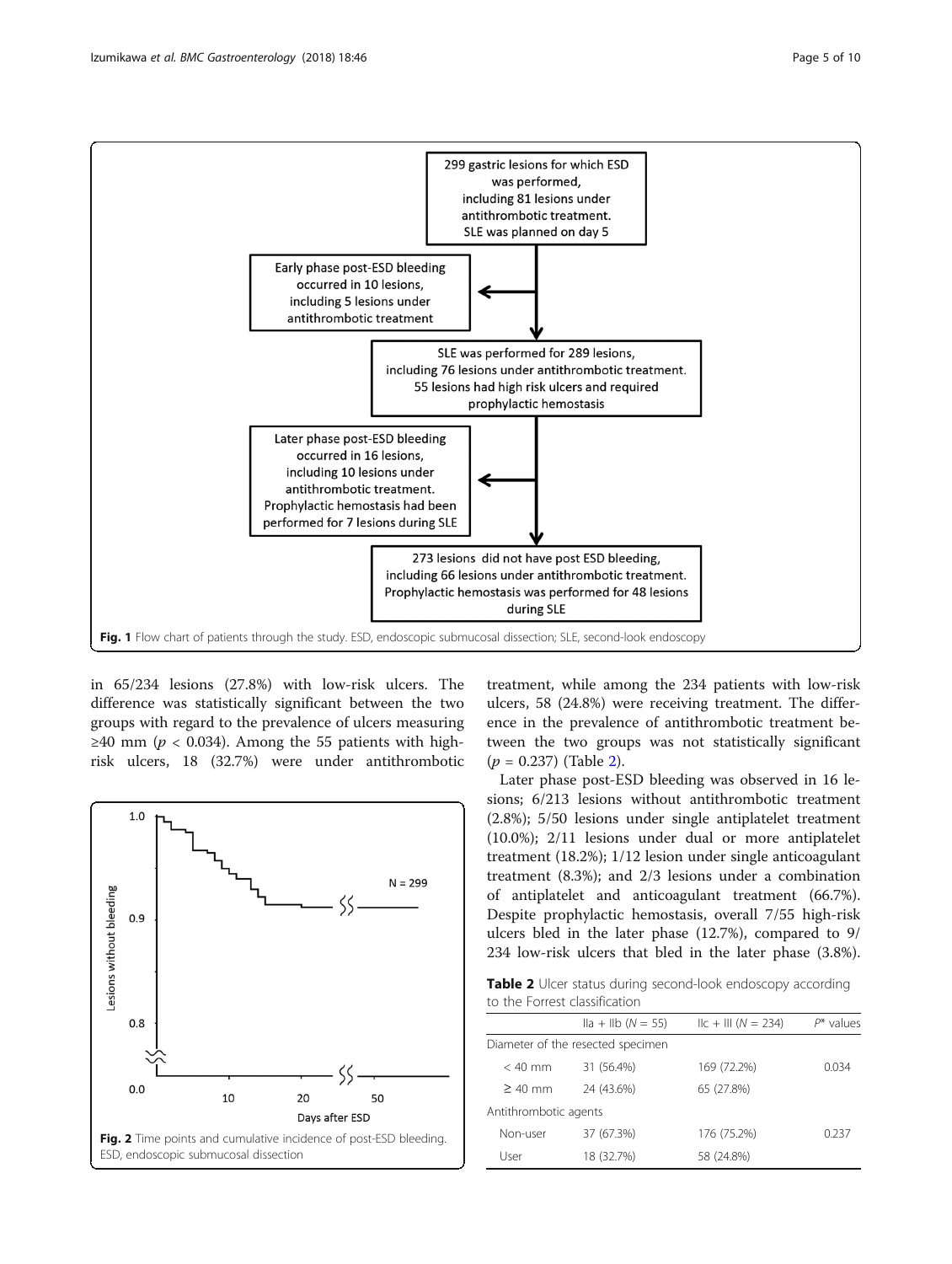The incidence of later phase bleeding from high-risk ulcers was significantly higher than that from low risk ulcers ( $P = 0.018$ ). There was no statistically significant difference between lesions with regard to the use of prophylactic hemostasis, which included argon plasma coagulation (6/41, 14.6%) and hemostatic forceps (1/14, 7.1%) ( $p = 0.664$ ). Among the 76 lesions in the antithrombotic group, later phase post-ESD bleeding occurred in 6/18 high-risk ulcers (33.3%) and in 4/58 low-risk ulcers (6.9%). Among the 213 lesions in the non-antithrombotic group, later phase post-ESD bleeding occurred in 1/37 high-risk ulcers (2.7%) and in 5/176 low-risk ulcers (2.8%).

Univariate analysis of all 26 lesions with post-ESD bleeding (early phase plus later phase post-ESD bleeding) revealed that a diameter of the resected specimen  $≥40$  mm (*p* = 0.036) and use of antithrombotic agents  $(p < 0.001)$  were statistically significant factors for bleeding (Table 3). We used the diameter of the resected specimen ≥40 mm and antithrombotic treatment before undergoing ESD in Cox regression analysis, which revealed that the risk factor for post-ESD bleeding was an antithrombotic treatment (HR: 3.56; 95% CI: 1.6–8.02;  $p = 0.002$ ) alone. Figure 3 shows the Kaplan-Meier curve of post-ESD bleeding in patients under antithrombotic treatment and patients without antithrombotic treatment.

Post-ESD bleeding was observed in 11/218 lesions without antithrombotic treatment (5.0%). Among them,



early phase post-ESD bleeding occurred in 5/218 lesions (2.3%) and later phase post-ESD bleeding occurred in 6/ 213 lesions (2.8%). Conversely, in lesions under antithrombotic treatment, post-ESD bleeding arose in 15/81 lesions (18.5%); where bleeding occurred in the early phase in 5/81 lesions (6.2%) and in the later phase in 10/ 76 lesions (13.2%).

Figure [4](#page-6-0) shows the time points when post-ESD bleeding was detected, according to user or non-user of antithrombotic agents and presence or absence of prophylactic hemostasis. Non-scheduled endoscopic

Early phase post-ESD bleeding Later phase post-ESD bleeding Total instances of post-ESD bleeding Bleeding Non-bleeding Bleeding Non-bleeding Bleeding Non-bleeding P-value No. of lesions 10 289 16 273 26 273 Aged ≥65 years 9 90.0% 231 79.9% 13 81.3% 218 79.9% 22 84.6% 218 79.9% 0.539 Male sex 9 90.0% 216 74.7% 14 87.5% 202 74.0% 23 88.5% 202 74.0% 0.103 Tumor location Upper third 4 40.0% 43 14.9% 2 12.5% 41 15.0% 6 23.1% 41 15.0% 0.259 Middle third 3 30.0% 139 48.1% 10 62.5% 129 47.3% 13 50.0% 129 47.3% 0.809 Lower third 3 30.0% 107 37.0% 4 25.0% 103 37.7% 7 26.9% 103 37.7% 0.277 Length of the resected specimen ≥40 mm 6 60.0% 89 30.8% 7 43.8% 82 30.0% 13 50.0% 82 30.0% 0.036 Elevated type morphology 6 60.0% 168 58.1% 9 56.3% 159 58.2% 15 57.7% 159 58.2% 0.949 Depth of invasion M 8 80.0% 255 88.2% 13 81.3% 242 88.6% 21 80.8% 242 88.6% 0.230 SM, ≤500 uL 1 10.0% 15 5.2% 1 6.3% 14 5.1% 2 7.7% 14 5.1% 0.562 SM, > 500 uL 1 10.0% 19 6.6% 2 12.5% 17 6.2% 3 11.5% 17 6.2% 0.297 Ulcer scar within the lesion 0 0.0% 16 5.5% 0 0.0% 16 5.9% 0 0.0% 16 5.9% 0.214 Use of antithrombotic agents 5 50.0% 76 26.3% 10 62.5% 66 24.2% 15 57.7% 66 24.2% 0.0002 Forrest IIa + IIb ulcers requiring – – 7 43.8% 48 17.6% 7 26.9% 48 17.6% 0.275

Table 3 Univariate analyses of post-ESD bleeding risk

prophylactic hemostasis

ESD endoscopic submucosal dissection, CI confidence interval, M mucosal layer, SM submucosal layer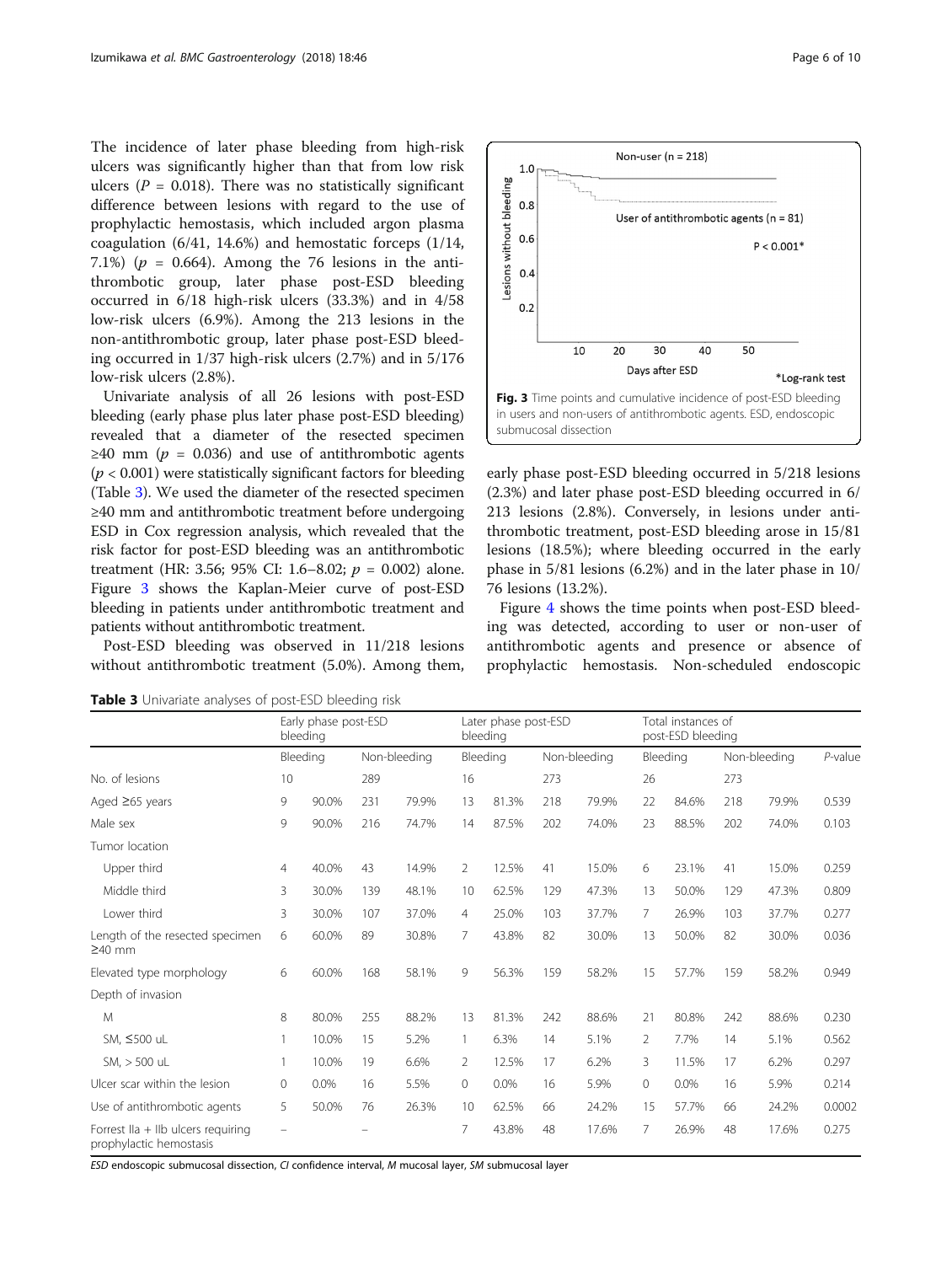<span id="page-6-0"></span>

examinations were performed in 10 patients with early phase post-ESD bleeding, in whom Forrest Ia  $(N = 2)$ , Ib  $(N = 5)$ , IIa  $(N = 1)$ , and III  $(N = 2)$  ulcers were identified. Hemostasis was performed for Forrest Ia and Ib ulcers with hemostatic forceps. Argon plasma coagulation was used for Forrest IIa ulcers. No endoscopic procedure was done for Forrest III ulcers. These patients were excluded from the analysis for scheduled SLE. Two patients exhibited melena and three patients showed a decline in hemoglobin levels by  $\geq$  2 g/dL, 5 days after ESD. These patients were classified as early phase post-ESD bleeding. There were approximately equal proportions of early phase post-ESD bleeding (10/299, 3.3%) and later phase post-ESD bleeding complications (16/289, 5.5%).

Log-rank tests revealed that bleeding incidence after SLE was higher in high-risk ulcers in the antithrombotic group, compared with those in the non-antithrombotic group. The result was statistically significant ( $p = 0.001$ ) (Fig. 5).

Later phase post-ESD bleeding occurred in seven highrisk ulcers. Emergency endoscopy and endoscopic hemostasis were performed in 5/7 high-risk ulcers with later phase post-ESD bleeding. The remaining two patients were treated with medication only, as they rejected emergency endoscopic examination. In four of five bleeding high-risk ulcers, bleeding was observed from the sites where prophylactic hemostasis was performed during SLE. In this study, all patients with post-ESD bleeding recovered and were discharged from our hospital.

## **Discussion**

Although the reported frequency of post-ESD bleeding varies depending on the definition of "bleeding", it has been reported as  $\sim$  5%, provided that post-ESD bleeding is defined as an episode of hematemesis/melena, or a decline in hemoglobin levels by  $\geq 2$  mg/dL, as seen in the present study  $[4, 8]$  $[4, 8]$  $[4, 8]$  $[4, 8]$ . In this study, post-ESD bleeding was observed in 8.7% of lesions, which was relatively higher than the reported incidence. In this study, 27.1% of the lesions (81/299 lesions) had been treated with antithrombotic agents before undergoing ESD. Therefore as compared to other studies (8.0-16.3%), the relatively higher number of patients under antithrombotic therapy enrolled for this study may have resulted in a higher incidence of post-procedural bleeding.

In this study, the incidence of post-ESD bleeding in the early and later phase were 2.3 and 2.8%, respectively, in the non-antithrombotic group, and 6.2 and 13.2%, respectively, in the antithrombotic group. In a previous

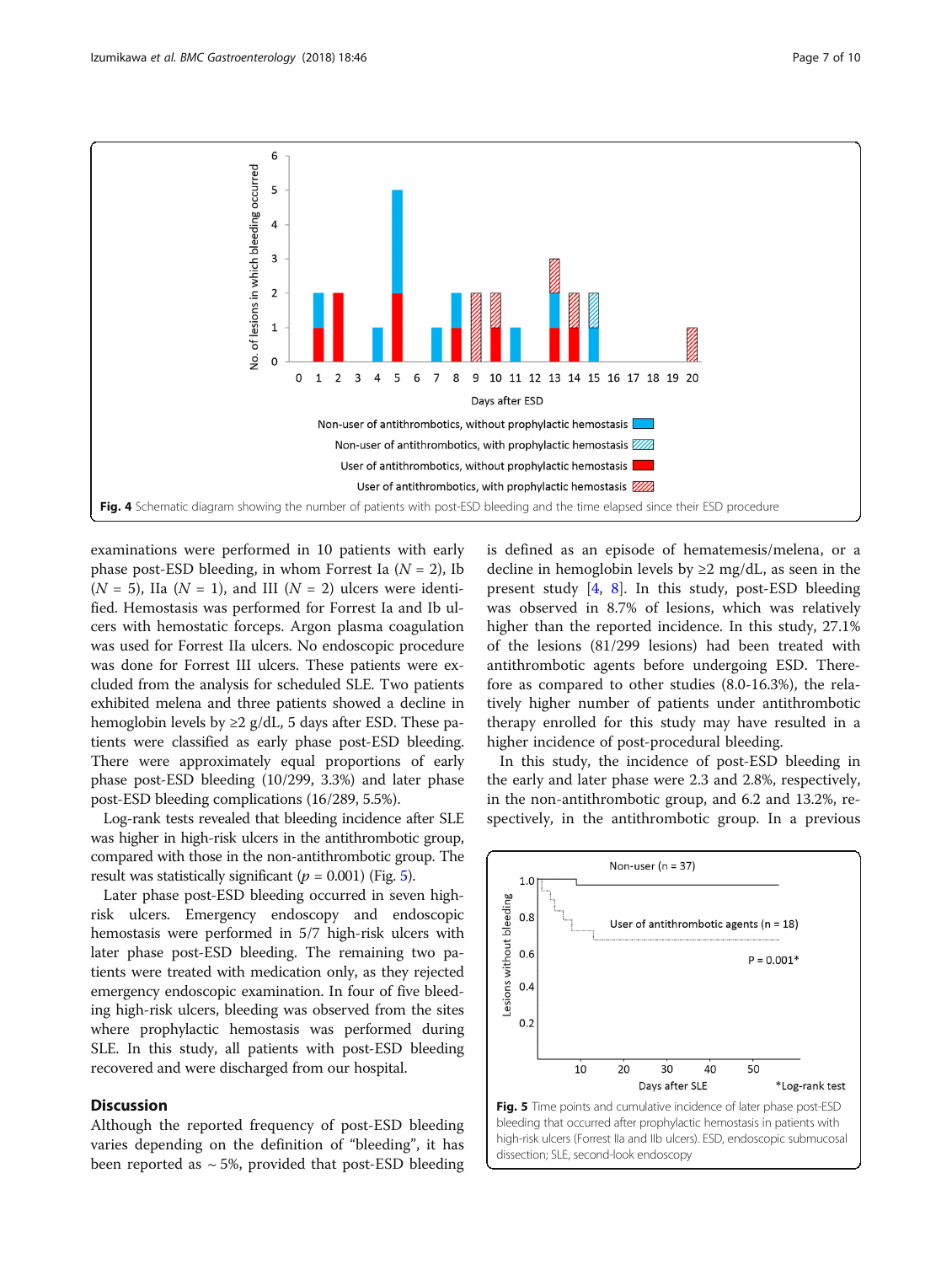randomized controlled study, in which all participants were non-users of antithrombotic agents and did not undergo SLE on the day after ESD, post-ESD bleeding occurred in the early phase in 2.3% of cases [\[24](#page-9-0)], which is similar to the incidence rate in our study. The present study also revealed that in the antithrombotic group, post-ESD bleeding occurred more frequently in the later phase than early phase (13.2% vs 6.2%). We speculated that bleeding is less likely to occur in the early phase because several days are required after resumption of the antithrombotic agents for the drug efficacy to reach a steady state  $[16–18]$  $[16–18]$  $[16–18]$ . Another possible reason is damage to the post-ESD ulcer during SLE, owing to hemostatic procedures and/or endoscopic examination itself.

Koh et al. reported that antithrombotic agents increase post-ESD bleeding incidence ≥5 days after ESD, whereas these agents did not increase post-ESD bleeding during the 0–4 days after ESD [\[7](#page-8-0)]. In addition, it has been reported that heparin replacement after the discontinuation of antithrombotic agents is a risk factor for post-ESD bleeding  $\geq 5$  days after ESD [\[25\]](#page-9-0).

Recent studies comparing between patients undergoing prophylactic hemostasis and patients without prophylactic hemostasis during SLE performed on the day after ESD reported that although there was no statistical difference, post-ESD bleeding incidence relatively increased in the former patient group [[15,](#page-9-0) [24\]](#page-9-0), suggesting the possibility that prophylactic hemostasis did not prevent post-ESD bleeding. Mochizuki et al. speculated that prophylactic hemostasis itself causes additional damage to the vessels within the ESD-induced ulcer and may induce hemorrhage [[24](#page-9-0)]. We were unable to evaluate role of prophylactic hemostasis in this study, as it was applied for all high-risk ulcers (Forrest IIa and IIb ulcers).

Coagulation is used as a hemostatic procedure to prevent bleeding during both ESD and SLE. Argon plasma coagulation and hemostatic forceps were used in this study. The safety of these procedures during ESD has been previously reported  $[8, 26]$  $[8, 26]$  $[8, 26]$  $[8, 26]$ . However, thermal injury from argon plasma coagulation increases depending on the energy output [[27\]](#page-9-0). For example, application of argon plasma coagulation for intact colon mucosa can contribute to muscle layer damage [\[28\]](#page-9-0). During SLE, thermal damage by argon plasma coagulation and hemostatic forceps followed by exposure to gastric acid may injure the arteries. This hypothesis is supported by the present results, which indicated that later phase bleeding in high-risk ulcers occurred where prophylactic hemostasis was performed.

Typically, endoscopic hemostasis is performed for Forrest IIa and IIb ulcers. Therefore, the true incidence rate of hemorrhage from Forrest IIa and IIb ulcers has not been revealed till date. Kim et al. performed scheduled SLE on the day after ESD and investigated post-ESD bleeding incidence according to each Forrest classification in a patient population, of which 11.2% were under antithrombotic treatment [[15](#page-9-0)]. In patients who did not undergo prophylactic hemostasis, bleeding occurred in 11. 1% of Forrest IIa ulcers and 12.1% of Forrest IIb ulcers. In patients who underwent prophylactic hemostasis, bleeding occurred in 20.0% of Forrest IIa ulcers and 21.4% of Forrest IIb ulcers. Overall bleeding incidence in Forrest IIa and IIb ulcers without prophylactic hemostasis was 11.8%, and in Forrest IIa and IIb ulcers with prophylactic hemostasis was 20.5%. Kim et al. speculated that air insufflations and the hemostatic procedure during SLE may have caused tissue injury and exposed arteries, resulting in delayed bleeding. In this context, SLE and prophylactic hemostasis may not be necessary to prevent post-ESD bleeding.

Differences in bleeding incidence rates of Forrest IIa and IIb ulcers with prophylactic hemostasis between our study (12.7%) and the study by Kim et al. (20.5%) may be explained by the different times of performing SLE and prophylactic hemostasis. Kim et al. performed SLE on the day after of ESD, whereas SLE was performed on day 5 in the present study. ESD-induced gastric ulcers are reported easier and faster to heal, compared with peptic ulcers [[29\]](#page-9-0). Therefore, since the healing process of ulcers is likely to progress by day 5, hemostatic procedure may be less harmful for post-ESD ulcers when SLE is performed on day 5.

A recent meta-analysis has reported that delayed post-ESD bleeding was more frequent in patients who underwent prophylactic hemostasis than in those who did not [[30\]](#page-9-0). However, previous studies were single-arm studies, in which prophylactic hemostasis was intended for all high-risk ulcers, and the relationship between antithrombotic agents and prophylactic hemostatic procedure has never been taken into consideration.

The bleeding incidence and the status of post-ESD ulcers have never been investigated in users and nonusers of antithrombotic agents, who do not undergo SLE on the day after ESD. The present study revealed that under a double dose of PPIs, early phase post-ESD bleeding occurs in 2.3% of non-users and in 6.2% of users of antithrombotic agents. We also demonstrated that high-risk ulcers were found in 19.0% of the cases during scheduled SLE, 5 days after ESD.

We consider that a possible alternative of SLE may be only to perform emergency endoscopic examination in patients exhibiting post-ESD bleeding. Administration of vonoprazan may be another alternative of SLE, which enables stronger and faster suppression of gastric acid secretion [[10\]](#page-8-0).

This study had several limitations. First, the sample size was relatively small. Second, this study was retrospectively conducted in a single institution. Third, in cases with two lesions resected by ESD, although the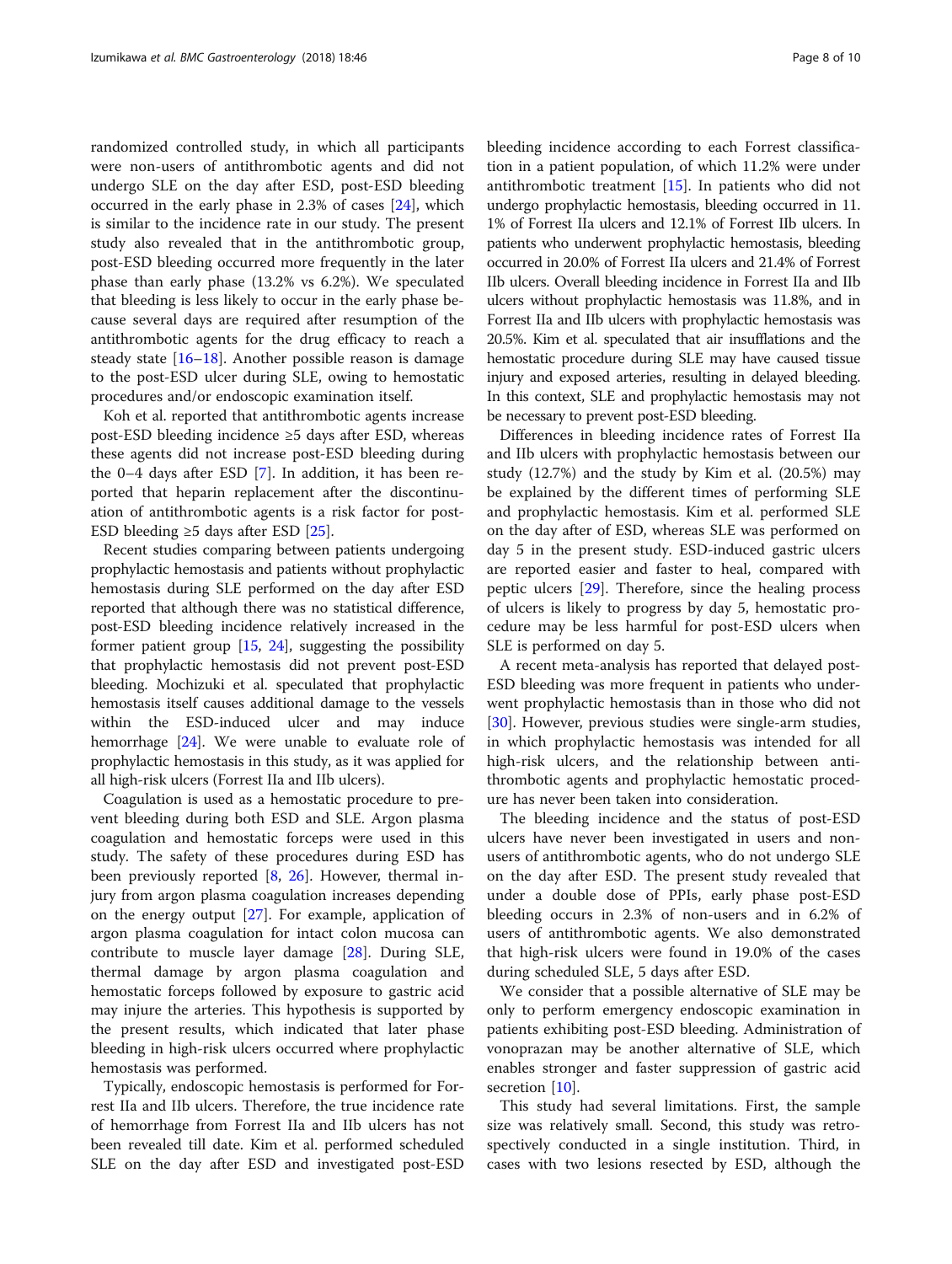<span id="page-8-0"></span>resected areas of the two lesions were close to each other, the actual diameter of the post-ESD ulcer created by ESD was not identical to the calculated value as the sum of the diameters of the two lesions. Fourth, there mights have been technical disparities in the endoscopic hemostatic procedures conducted by the endoscopists. Fifth, none of the included patients were on newer anticoagulant agents, that is, direct oral anticoagulant. Thus, further multi-centered studies with larger sample sizes are required.

## Conclusions

In conclusion, we performed SLE 5 days after ESD, when the resumption of antithrombotic agents is assumed to achieve a steady state, rather than on the day after ESD. We investigated the bleeding incidence and the status of ulcers, and the results revealed that the (i) use of antithrombotic agents before ESD was a risk factor for post-ESD bleeding, (ii) post-ESD bleeding occurred in 3.3% of cases during the early phase (2.3% of non-users and 6. 2% of users of antithrombotic agents), (iii) high risk ulcers were found in 19% of the cases during scheduled SLE, and (iv) even after prophylactic hemostasis for a high-risk ulcer (Forrest IIa or IIb ulcer), bleeding occurred in 5.5% of cases during the later phase (2.8% of non-users and 13.2% of users of antithrombotic agents). Consequently, healthcare providers must be particularly aware of bleeding from high-risk ulcers in patients under antithrombotic treatment, irrespective of prophylactic hemostasis during ESD. The data obtained in this study will serve as useful reference for future research.

## **Abbreviations**

ESD: Endoscopic submucosal dissection; PPIs: Proton pump inhibitors; SLE: Second-look endoscopy

## Funding

No funding to declare.

#### Availability of data and materials

The data sets generated and/or analyzed during the current study are available from the corresponding author on reasonable request.

#### Authors' contributions

KI, SI, IS, KY, S Takahashi, S Tanaka, and MW collected the data; KI and TI analyzed the data; KI and MI drafted the manuscript; KK provided analytical oversight; TI designed and supervised the study; HO revised the manuscript for important intellectual content. All authors have read and approved the final version to be published.

#### Authors' information

Koichi Izumikawa, M.D., Tomoki Inaba, M.D., Shigenao Ishikawa, M.D., Ichiro Sakakihara, M.D., Kumiko Yamamoto, M.D., Sakuma Takahashi, M.D., Shigetomi Tanaka, M.D., and Masaki Wato, M.D.; Department of Gastroenterology, Kagawa Prefectural Central Hospital, 1–2-2 Asahi-machi, Takamatsu, Kagawa 760–8557, Japan. Masaya Iwamuro, M.D. and Hiroyuki Okada, M.D.; Department of Gastroenterology and Hepatology, Okayama University Graduate School of Medicine, Dentistry and Pharmaceutical Sciences, 2–5-1 Shikata-cho, Kita-ku, Okayama, Okayama 700–8558, Japan. Kenji Kuwaki, M.D.; Department of Internal Medicine, Fukuyama City Hospital, 5–23-1 Zao- cho, Fukuyama, Hiroshima 721–8511, Japan.

## Ethics approval and consent to participate

This study was reviewed and approved by the Ethical Committee of the Kagawa Prefectural Central Hospital, Takamatsu, Japan. This study is a retrospective study using medical records, and personal information protection measures are appropriately established so that informed consent of the subject was waived.

### Consent for publication

Not applicable.

#### Competing interests

The authors declare that they have no competing interests.

#### Publisher's Note

Springer Nature remains neutral with regard to jurisdictional claims in published maps and institutional affiliations.

#### Author details

<sup>1</sup>Department of Gastroenterology, Kagawa Prefectural Central Hospital, 1-2-2 Asahi-machi, Takamatsu, Kagawa 760-8557, Japan. <sup>2</sup>Department of Gastroenterology and Hepatology, Okayama University Graduate School of Medicine, Dentistry and Pharmaceutical Sciences, 2-5-1 Shikata-cho, Kita-ku, Okayama, Okayama 700-8558, Japan. <sup>3</sup>Department of Internal Medicine, Fukuyama City Hospital, 5-23-1 Zao-cho, Fukuyama, Hiroshima 721-8511, Japan.

## Received: 8 January 2018 Accepted: 28 March 2018 Published online: 10 April 2018

#### References

- 1. Gotoda T, Yanagisawa A, Sasako M, Ono H, Nakanishi Y, Shimoda T, et al. Incidence of lymph node metastasis from early gastric cancer: estimation with a large number of cases at two large centers. Gastric Cancer. 2000;3:219–25.
- 2. Ono H, Yao K, Fujishiro M, Oda I, Nimura S, Yahagi N, et al. Guidelines for endoscopic submucosal dissection and endoscopic mucosal resection for early gastric cancer. Dig Endosc. 2016;28:3–15.
- 3. Fernández-Esparrach G, Calderón A, de la Peña J, Díaz Tasende JB, Esteban JM, Gimeno-García AZ, et al. Endoscopic submucosal dissection. Endoscopy. 2014;46:361–70.
- Toyokawa T, Inaba T, Omote S, Okamoto A, Miyasaka R, Watanabe K, et al. Risk factor for perforation and delayed bleeding associated with endoscopic submucosal dissection for early gastric neoplasms: analysis of 1123 lesions. J Gastroenterol Hepatol. 2012;27:907–12.
- 5. Goto O, Fujishiro M, Oda I, Kakushima N, Yamamoto Y, Tsuji Y, et al. A multicenter survey of the management after gastric endoscopic submucosal dissection related to postoperative bleeding. Dig Dis Sci. 2012;57:435–9.
- 6. Takeuchi T, Ota K, Harada S, Edogawa S, Kojima Y, Tokioka S, et al. The postoperative bleeding rate and its risk factors in patients on antithrombotic therapy who undergo gastric endoscopic submucosal dissection. BMC Gastroenterol. 2013;13:136.
- 7. Koh R, Hirasawa K, Yahara S, Oka H, Sugimori K, Morimoto M, et al. Antithrombotic drugs are risk factors for delayed postoperative bleeding after endoscopic submucosal dissection for gastric neoplasms. Gastrointest Endosc. 2013;78:476–83.
- 8. Takizawa K, Oda I, Gotoda T, Yokoi C, Matsuda T, Saito Y, et al. Routine coagulation of visible vessels may prevent delayed bleeding after endoscopic submucosal dissection–an analysis of risk factors. Endoscopy. 2008;40:179–83.
- 9. Uedo N, Takeuchi Y, Yamada T, Ishihara R, Ogiyama H, Yamamoto S, et al. Effect of a proton pump inhibitor or an H2-receptor antagonist on prevention of bleeding from ulcer after endoscopic submucosal dissection of early gastric cancer: a prospective randomized controlled trial. Am J Gastroenterol. 2007;102:1610–6.
- 10. Kagawa T, Iwamuro M, Ishikawa S, Ishida M, Kuraoka S, Sasaki K, et al. Vonoprazan prevents bleeding from endoscopic submucosal dissectioninduced gastric ulcers. Aliment Pharmacol Ther. 2016;44:583–91.
- 11. Marmo R, Rotondano G, Bianco MA, Piscopo R, Prisco A, Cipolletta L. Outcome of endoscopic treatment for peptic ulcer bleeding: is a second look necessary? A meta-analysis. Gastrointest Endosc. 2003;57:62–7.